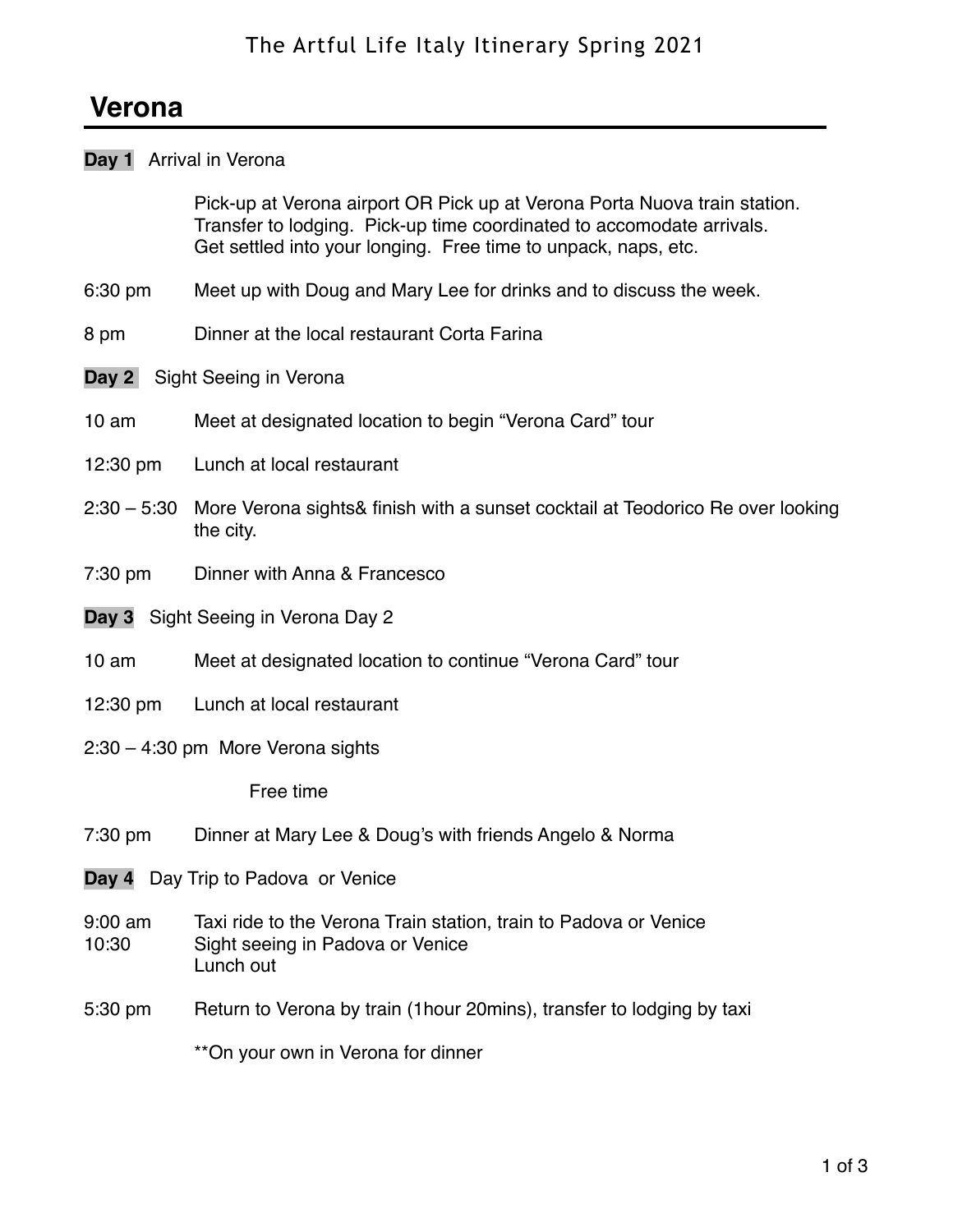# The Artful Life Italy Itinerary Spring 2021

# **Day 5 Shopping and relaxing**

- 12:30pm Lunch on your own in Verona
- 5:30pm Meet up to shop for dinner, stopping at several of our favorite spots for wine, produce, meats & cheeses
- 7:30pm Dinner at Mary Lee & Doug's

#### **Day 6 Lake Garda Tour**

- 10am Leave for Lake Garda Tour (Meet at location for pick-up)
- 11:30 pm Walk the charming streets & lunch at Riva del Garda
- 2:30 Drive down the eastern shore of Lake Garda stopping at Malcesine and Torre del Benaco for strolls and sunset aperitivo
- 6:30 pm Return to Verona for a light dinner

#### **Day 7 Wine tastings in the Valpolicella with Gigi Poli**

- 10am Meet Doug & Mary Lee for a drive into the Valpolicella for wine tastings & lunch out
- 4:30pm Return to Verona to rest.
- 7:30 pm Dinner at local restaurant

### **Day 8 Final Day in Verona for shopping & Packing**

#### **Additional Days at Lake Orta**

- **Day 9** Final Morning in Verona & Departure for Lake Orta 10:30am Departure travel by car to Lake Orta with a stop for lunch along the way
- 4:30pm Check-in at B&B Melizio
- 7:30pm Dinner in Pela on the shore of Lake Orta
- **Day 10** A Day on Lake Orta at Orta San Giulia, Madonna del Sasso
- **Day 11** Day trip to Lake Maggiore or elect to stay at Melizio
- **Day 12 Depart for Milan or Venice by 10:30am**